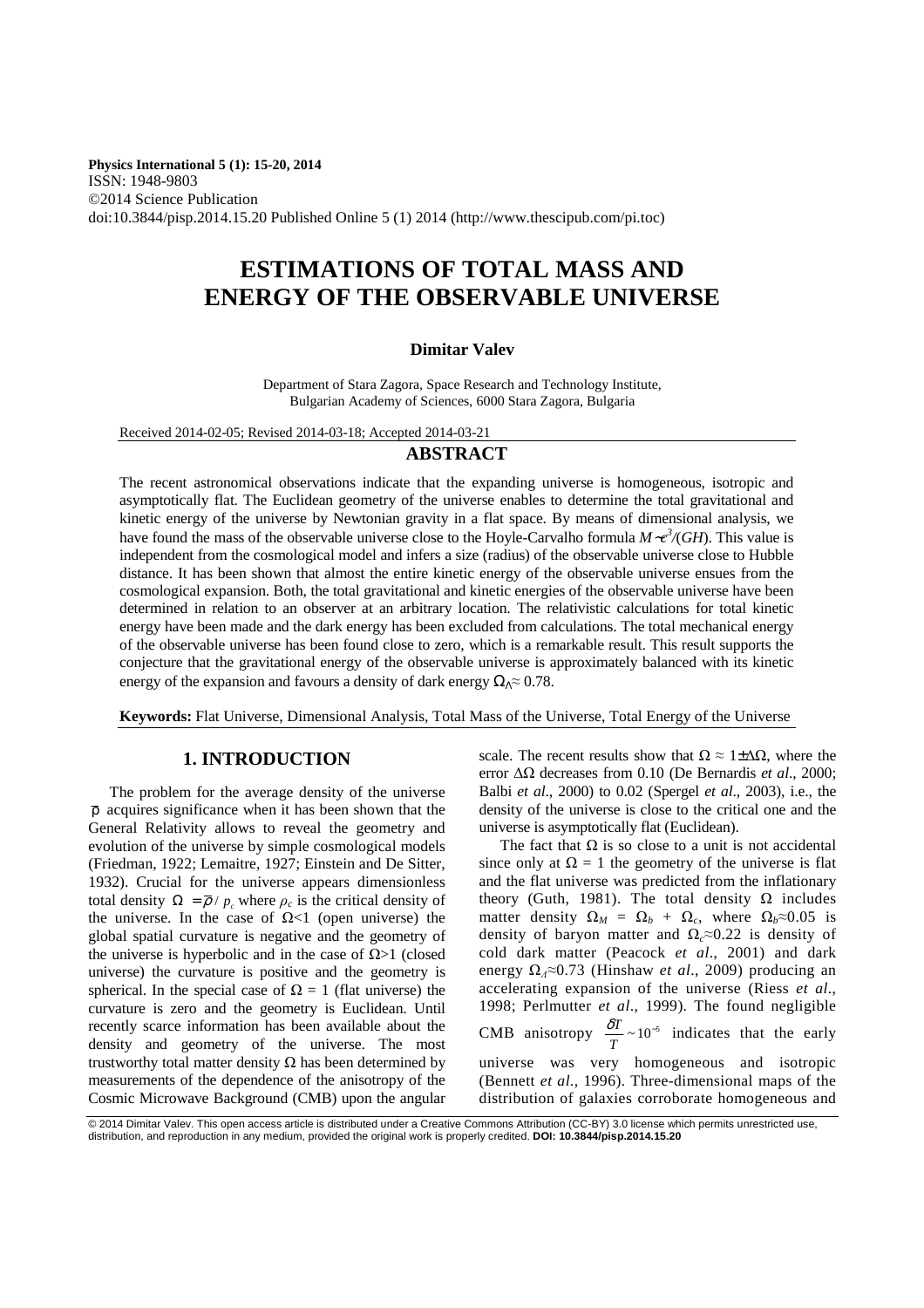isotropic universe on large scales greater than 100 Mps (Shectman *et al*., 1996; Stoughton *et al*., 2002).

Usually, Einstein pseudotensor is used for determination of the total energy of the universe (Rosen, 1994; Johri *et al*., 1995). This approach is general for open, close and flat anisotropic models, but pseudotensorial calculations are dangerous as they are very coordinate dependent and thus, they may lead to ambiguous results (Banerjee and Sen, 1997). Newtonian gravity still works reasonably in practically all gravitational problems, starting from earth gravity, space flights and star systems and ending to birth of stars and star clusters, with exception of extremely compact objects like black holes and neutron stars possessing strong gravitational field causing non negligible curvature of the space. After recent CMB observations discovered that the global geometry of the universe is flat, some cosmological problems could be solved by Newtonian gravity in Euclidean space. This opportunity has been used in the paper to estimate total mechanical energy of the observable universe.

To determine gravitational and kinetic energy of the observable universe, information of the size and total mass of the universe are needed. There are different estimations of the mass of the observable universe covering very large interval from  $3 \times 10^{50}$  *kg* (Hopkins, 1980) to  $1.6 \times 10^{60}$  *kg* (Nielsen, 1997). Also the estimations of the size (radius) of the universe are from 10 Glyr (Hilgevoord, 1994) to more than of 78 Glyr (Cornish *et al*., 2004).

# **2. ESTIMATIONS OF THE TOTAL MASS AND SIZE (RADIUS) OF THE OBSERVABLE UNIVERSE**

Taking into account uncertainties of the estimations for the mass and size of the observable universe, an original approach for cosmology, namely dimensional analysis, has been applied below for estimation of the mass and size of the observable universe. The dimensional analysis is a conceptual tool often applied in physics to understand physical situations involving certain physical quantities. It is routinely used to check the plausibility of derived equations and computations. When the certain quantity, with which other determinative quantities would be connected, is known but the form of this connection is unknown, a dimensional equation was composed for its finding. Most often, the dimensional analysis is applied in mechanics where there are many problems having a few determinative quantities. The quantity of mass dimension in high energy physics is also

obtained by means of the fundamental constants *c*, *G* and *ħ*. This is the famous Planck mass  $m_{Pl} \sim \sqrt{\hbar c / G} \sim 2.1710^{-8} kg$ , whose energy equivalent-the Planck energy  $E_{Pl} = m_{Pl}c^2 \sim 10^{19} \text{ GeV}$  appears unification energy of the fundamental interactions.

The fundamental parameters as the gravitational constant *G*, speed of the light c and the Hubble constant  $H \approx 70$  km s<sup>−1</sup> Mps<sup>−1</sup> (Mould *et al.*, 2000) determine the global properties of the universe. Therefore, by means of these parameters, a mass dimension quantity  $m<sub>x</sub>$  related to the universe could be constructed:

$$
m_x = kc^\alpha G^\beta H^\gamma \tag{1}
$$

where, k is a dimensionless parameter of the order of magnitude of a unit and  $\alpha$ ,  $\beta$  and  $\gamma$  are unknown exponents which have been found by means of analysis.

Taking into account the dimensions of the quantities in Equation 1 we obtain the system of linear equations for unknown exponents Equation 2:

$$
\alpha + 3\beta = 0 - \alpha - 2\beta - \gamma = 0 - \beta = 1 \tag{2}
$$

The determinant  $\Delta$  of the system is Equation 3:

$$
\Delta = \begin{vmatrix} 1 & 3 & 0 \\ -1 & -2 & -1 \\ 0 & -1 & 0 \end{vmatrix} = -1
$$
 (3)

The determinant  $\Delta \neq 0$ , therefore the system has a unique solution. We find this solution by Kramer's formulae Equation 4:

$$
\alpha = \frac{\Delta_1}{\Delta} = 3 \beta = \frac{\Delta_2}{\Delta} = -1 \gamma = \frac{\Delta_3}{\Delta} = -1 \tag{4}
$$

Thus, we find the mass  $m<sub>x</sub>$  related to the universe:

$$
m_x \sim \frac{c^3}{GH} \sim 10^{53} kg \tag{5}
$$

This value hits in the large interval for the mass of the universe mentioned at the end of Section 1 and coincides with Carvalho (1995) formula for the mass of the observable universe, deduced by totally different approach. Thus, the quantity  $m_x$ , obtained by means of analysis by means of the fundamental parameters c, G and H, represents acceptable estimation of the mass of the observable

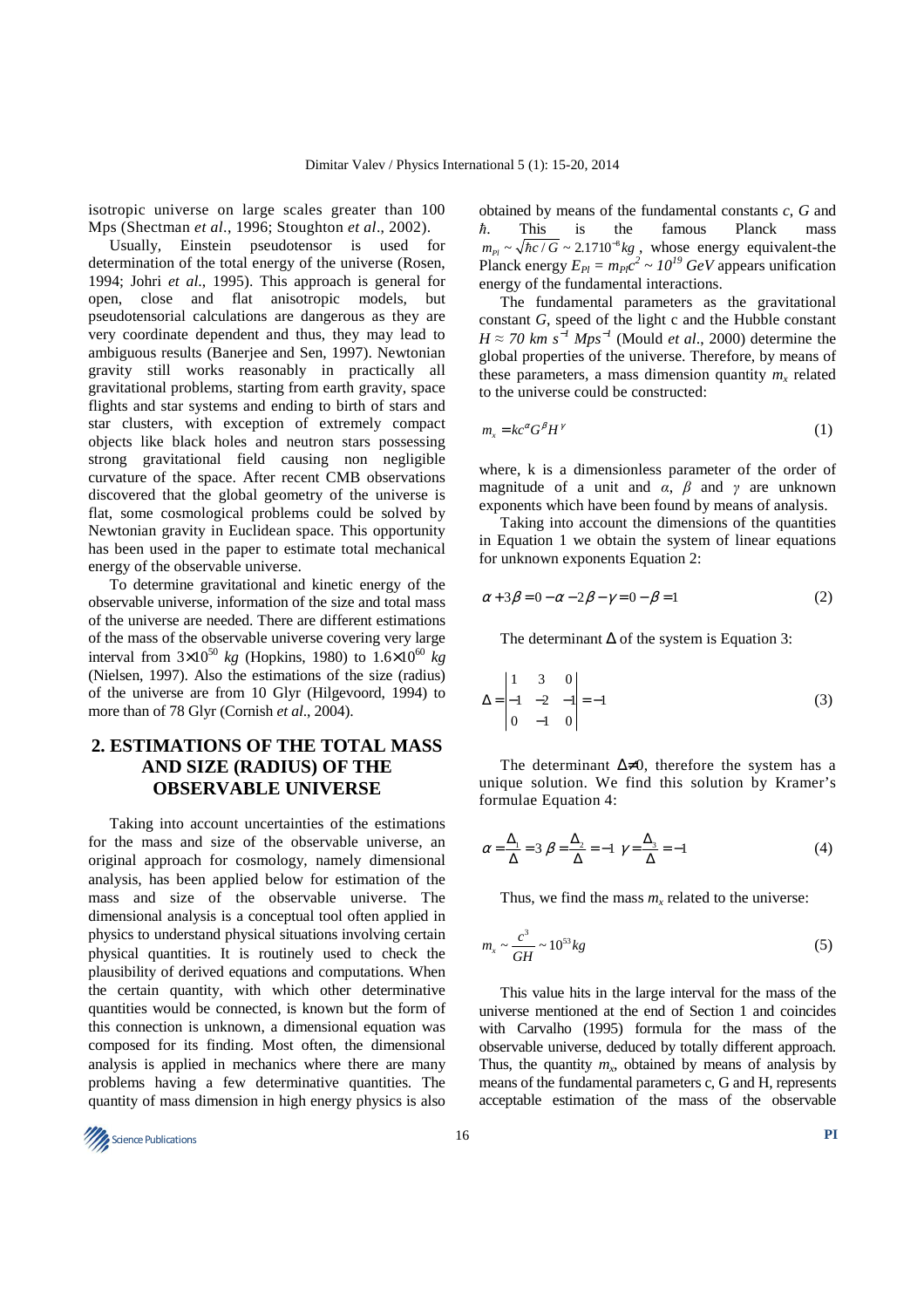universe. It is worthy to note that this value is independent from the cosmological model. First estimations of mass of the observable universe by means of dimensional analysis have been made from Valev (2009a).

The universe is flat and the total density, including dark matter and dark energy, is  $\bar{\rho} = \Omega \rho \approx \rho_c$  where the critical density of the universe  $\rho_c$  determines from Equation 6 (Peebles, 1971):

$$
\rho_c = \frac{3H^2}{8\pi G} \approx 9.510^{-27} kg m^{-3}
$$
 (6)

Since the observable universe is homogeneous and isotropic, it appears 3-dimensional homogeneous sphere for an observer at arbitrary location. From Equation 5 and 6 we obtain:

$$
\overline{\rho} = \Omega \rho_c = \frac{3H^2 \Omega}{8\pi G} = \frac{m_x}{V} = \frac{3c^3}{4\pi R^3 GH}
$$
(7)

From Equation 7 we have estimated the size (radius) of the observable universe *R* close to the Hubble distance *cH*−*<sup>1</sup>* :

$$
R = (2/\Omega)^{1/3} \frac{c}{H} \sim cH^{-1}
$$
 (8)

The result, obtained from Equation 8, shows the observable universe practically coincides with Hubble sphere. The Hubble sphere is the sphere where the recessional velocity of the galaxies is equal to the speed of the light in vacuum c and according to the Hubble law  $v = c$  when  $r = cH^{-1}$ . Thus, the Hubble sphere appears a three-dimensional sphere, centered on the observer, having radius  $r = cH^{-1}$  and density  $\bar{\rho} \approx \rho_c$ .

The mass of the observable universe would be deduced more precisely by means of the recent density of the universe  $\overline{\rho} = \Omega \rho_c = \Omega \frac{3H^2}{2}$  $c_c = \Omega \frac{3H}{8\pi G}$  $\overline{\rho} = \Omega \rho_c = \Omega \frac{3H}{8\pi G}$  and radius (size) of the observable universe *R*∼*cH*−*<sup>1</sup>* :

$$
M = \frac{4}{3}\pi R^3 \overline{\rho} \approx \frac{4}{3}\pi \frac{c^3}{H^3} \Omega \rho_c = \frac{c^3}{2GH} \Omega \tag{9}
$$

This expression is more accurate than Equation 5, since the results of the dimensional analysis are correct with accuracy to a coefficient *k*∼*1*. This value practically coincides with the Fred Hoyle formula for the mass of the observable universe  $M = \frac{c^3}{2\pi}$ 2  $M = \frac{c^3}{2GH}$  (Kragh, 1999).

**17** Science Publications **PI PI** 

Any possible matter beyond the Hubble sphere recedes from the observer with superluminal velocity. Therefore, it does not affect the observer and it has no contribution in the mass and energy of the observable universe, calculated in relation to the observer.

Besides, we can estimate the total rest energy of the observable universe from Equation 9 and Einstein equation:

$$
E_0 = Mc^2 = \frac{1}{2} \frac{c^5}{GH} \Omega \sim 10^{70} J \tag{10}
$$

# **3. DETERMINATION OF THE TOTAL MECHANICAL ENERGY OF THE OBSERVABLE UNIVERSE**

The results of dimensional analysis and CMB observations suggest that the observable universe appears homogeneous 3-dimensional sphere with radius R close to Hubble distance  $cH^{-1}$ . Hence, the gravitational potential energy U of the observable universe is Equation 11:

$$
U = -G \int_{0}^{R} \frac{M(r)dm}{r} = -\frac{16}{3} G \pi^{2} \overline{\rho}^{2} \int_{0}^{R} r^{4} dr = -\frac{3}{5} \frac{GM^{2}}{R}
$$
 (11)

where, 0 is an arbitrary location of the observer, *R*∼*cH*−*<sup>1</sup>* is the radius of the observable universe and  $M(r) = \frac{4}{3}\pi r^3 \overline{\rho}$  is the mass of a sphere with radius r.

According to the equivalence of mass and energy, dark energy also possesses mass and gravitational energy. Replacing Equation 8 and 9 in Equation 11 we have found the total gravitational energy of the observable universe:

$$
U = -\frac{3}{20} \frac{c^5}{GH} \Omega^2 \tag{12}
$$

Similar approach has been used for calculation of the total gravitational energy of a body arising from gravitational interaction of the body with all masses of the universe (Woodward *et al*., 1975; Valev, 2009b).

Taking into account Equation 10 and 12 we find  $^{3}$   $\Omega$ *M<sub>2</sub>*<sup>2</sup>  $U = -\frac{3}{10}\Omega Mc^2$ , i.e., the modulus of the total gravitational energy of the observable universe is close to 3/10 of its total rest energy.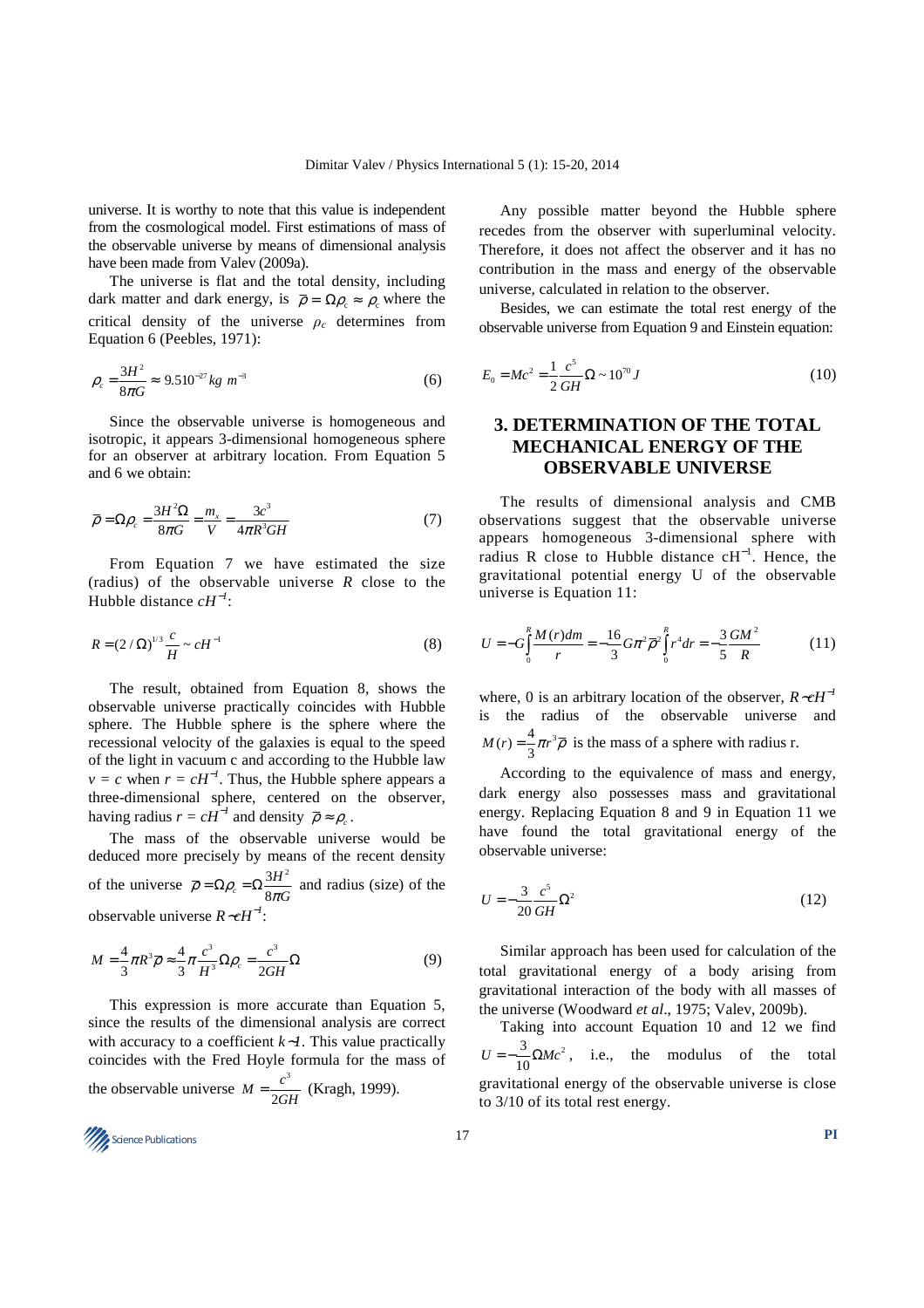The estimation of the total kinetic energy of the observable universe T is more complicated as a result of the diversity of movements of masses in the observable universe. We suggest that almost all kinetic energy of the observable universe is a result of the cosmological expansion since it includes movement of the enormous masses (galaxies and clusters of galaxies) with average speed of the order of magnitude of *c*/2. The rotation curves of galaxies show that the majority of stars move into the galaxies with speed less than  $v_0 = 3 \times 10^5$  m/s (Sofue, 1996). Besides, on rare occasions, the peculiar (noncosmological) velocities of galaxies exceed this value (Strauss and Willick, 1995). On the other hand, the speed of medium-distanced galaxies (and their stars), as a result of the cosmological expansion is of the order of magnitude of  $c/2 = 1.5 \times 10^8$  *m/s*. Obviously, the kinetic energy of an "average star" in the observable universe, ensuing from its peculiar movement, constitutes less than  $(2v_0/c)^2 \sim 4 \times 10^{-6}$ part of its kinetic energy, ensuing from the cosmological expansion, therefore, former should be ignored.

Let us estimate the total kinetic energy of the observable universe in relation to an observer at arbitrary location. The total kinetic energy of the observable universe is the sum of the kinetic energy of all masses  $m_i$ moving in relation to the observer with speed  $v_i$ determined from Hubble (1929) law  $v_i = Hr_i$ , where  $r_i \leq$  $cH^{-1}$  is the distance between the observer and mass  $m_i$ placed within the Hubble sphere. The linearity of the Hubble law has been precise confirmed in (Riess *et al*., 1998) by SNeIa observations. Newtonian formula  $1\sum$ <sub>m</sub><sup>2</sup>  $T = \frac{1}{2} \sum_{i} m_i v_i^2$  for kinetic energy was used in (Valev, *i* 2009a), but the distant masses recede from the observer with speeds comparable with the speed of the light *c*. Therefore, the relativistic formula for kinetic energy is used below:

$$
T = c^2 \sum_{i} m_i [(1 - v_i^2 / c^2)^{-1/2} - 1]
$$
\n(13)

Since, for an arbitrary observer, the observable universe appears a 3-dimensional homogeneous sphere having radius  $R \sim cH^{-1}$ , Equation 13 can be replaced by the integral:

$$
T = c2 \int [(1 - v2 / c2)-1/2 - 1] dm
$$
  
=  $4\pi \overline{\rho} c2 \int_{0}^{R} [(1 - v2 / c2)-1/2 - 1] r2 dr$  (14)

Replacing  $v \approx v_r$  with expression from Hubble law  $v_r$ *= Hr*, Equation 14 transforms into:

$$
T = 4\pi \overline{\rho} c^2 \int_0^R [(1 - H^2 r^2 / c^2)^{-1/2} - 1] r^2 dr
$$
  
=  $4\pi \overline{\rho} c^2 I - \frac{4}{3} \pi \overline{\rho} c^2 R^3$  (15)

Where:

$$
I = \int_{0}^{R} (1 - H^2 r^2 / c^2)^{-1/2} r^2 dr
$$

The solution of the integral *I* is given from Equation 16:

$$
I = -\frac{cr}{2H}(c^2/H^2 - r^2)^{1/2} + \frac{c^3}{2H^3}\arcsin\frac{Hr}{c}
$$
 (16)

Considering Equation 8 and replacing low and upper limits of integration we find:

$$
I = \frac{\pi \ c^3}{4 \ H^3} \tag{17}
$$

Replacing Equation 17 in Equation 15 we obtain:

$$
T = \pi^2 \overline{\rho} \frac{c^5}{H^3} - \frac{4}{3} \pi \overline{\rho} \frac{c^5}{H^3}
$$
 (18)

In consideration of  $\bar{\rho} = \Omega \rho_c$  and Equation 6 we find the total kinetic energy of the observable universe:

$$
T = \frac{1}{2} \frac{c^5}{GH} \Omega(\frac{3\pi}{4} - 1) = Mc^2(\frac{3\pi}{4} - 1)
$$
 (19)

Taking into account Equation 12 and 19, the total mechanical energy of the observable universe determines from Equation 20:

$$
E = T + U = \frac{1}{2} \frac{c^5}{GH} \Omega \left( \frac{3\pi}{4} - 1 - \frac{3}{10} \Omega \right) =
$$
  

$$
Mc^2 \left( \frac{3\pi}{4} - 1 - \frac{3}{10} \Omega \right) \approx 1.056 Mc^2 \sim Mc^2
$$
 (20)

Thus, the total mechanical energy of the observable universe is found close to its total rest energy. It is worthy to note that in the process of deducing the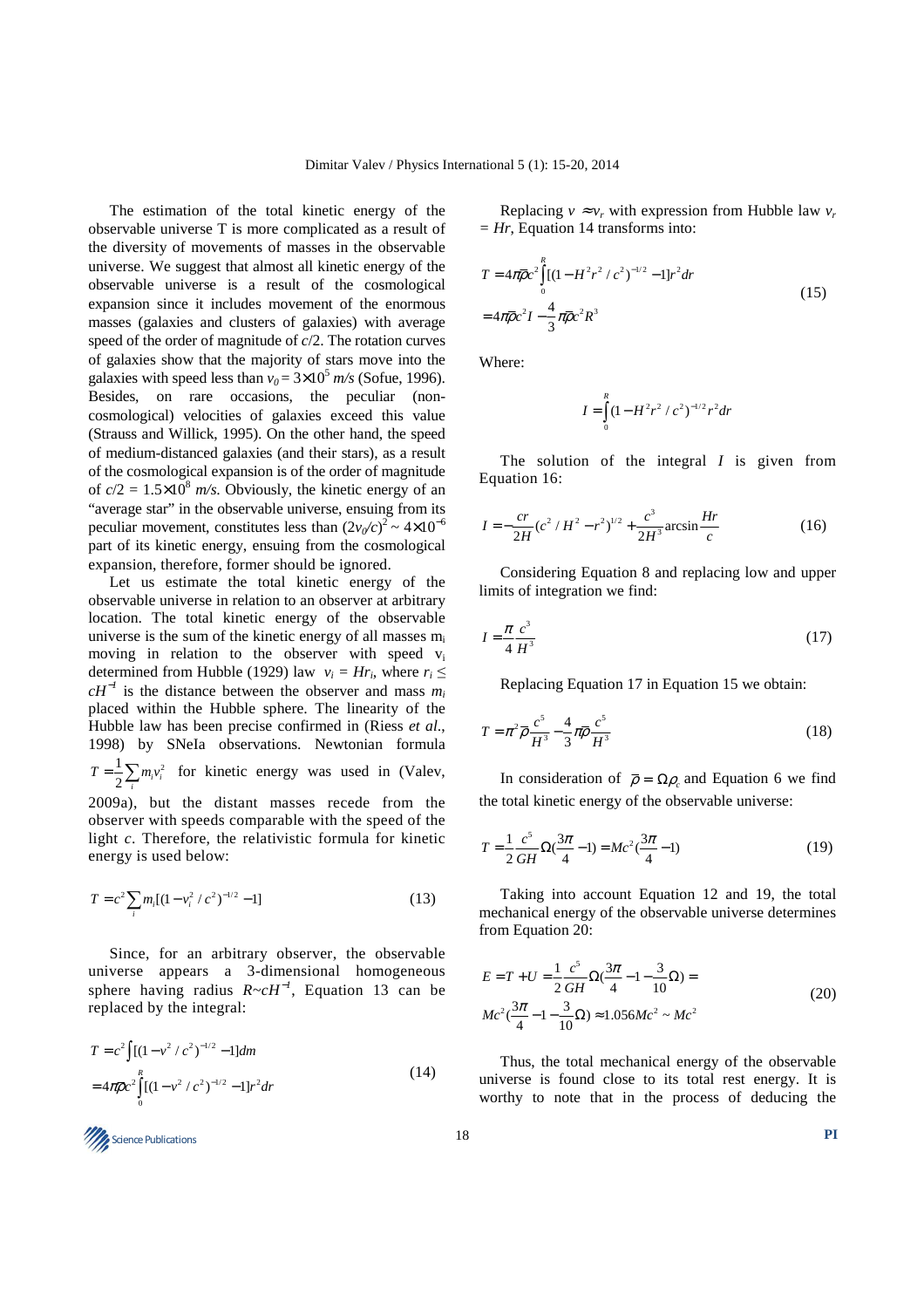Equation 19 the dark energy was accepted as involved in cosmological expansion ( $\Omega = \Omega_M + \Omega_A$ ). But the dark energy has no kinetic energy; therefore it should be excluded from calculations of the total kinetic energy of the observable universe. In result, the density  $\bar{\rho} = \Omega \rho_c$  in Equation 18 must be replaced with  $\rho_M = \Omega_M \rho_c$  and taking into account Equation 6 we find a relativistic Equation 21 for the total kinetic energy of the observable universe:

$$
T = \frac{1}{2} \frac{c^5}{GH} \Omega_M (\frac{3\pi}{4} - 1) = Mc^2 \Omega_M (\frac{3\pi}{4} - 1) \approx 1.356 \Omega_M Mc^2 \quad (21)
$$

The recent value of matter density is between  $Q_M = 0.19$ (Carlberg *et al*., 1997) and *ΩM* = 0.27 (Hinshaw *et al*., 2009). As a result, the total kinetic energy of the observable universe  $T \approx (0.26 \div 0.37)$   $Mc^2$ , i.e., close to  $3/10$  of its total rest energy  $Mc^2$ .

Finally, from Equation 12 and 21, taking into consideration Equation 10 we find the total mechanical energy of the observable universe:

$$
E = T + U = \frac{1}{2} \frac{c^5}{GH} [\Omega_M (\frac{3\pi}{4} - 1) - \frac{3}{10} \Omega^2]
$$
  
=  $Mc^2 [\frac{\Omega_M}{\Omega} (\frac{3\pi}{4} - 1) - \frac{3}{10} \Omega]$   
 $\approx (-0.04 \div 0.06) Mc^2 \approx (0 \pm 0.05) Mc^2$  (22)

It is remarkably, that the total mechanical energy of the observable universe is close to zero. This result supports the conjecture that the gravitational energy of the universe is approximately balanced with its kinetic energy of the expansion (Lightman, 1984). According to Equation 22, the total kinetic energy of the observable universe is strictly equal to zero in case of  $M = \frac{3\Omega^2}{10(3\pi/4 - 1)} \approx 0.22$  $\Omega_M = \frac{3\Omega^2}{10(3\pi/4 - 1)} \approx 0.22$ . This value hits in the range of

the recent estimations of matter density of the universe and it should be discussed as a prediction of the suggested model, which the future more accurate observations are able to test.

### **4. CONCLUSION**

The recent astronomical observations indicate that the expanding universe is homogeneous, isotropic and asymptotically flat. The Euclidean geometry of the universe enables to determine the total kinetic and gravitational energies of the universe by Newtonian gravity in a flat space.

By means of an original approach for cosmology, namely dimensional analysis, a mass dimension quantity of the order of  $10^{53}$  kg, related to the universe, has been found close to Hoyle-Carvalho formula for the mass of the observable universe. This value is independent from the cosmological model and infers the size (radius) of the observable universe close to Hubble distance *cH*−*<sup>1</sup>* .

Both, the total kinetic and gravitational energies of the observable universe have been determined in relation to an observer at arbitrary location. Based on the simple homogeneous and isotropic model of the flat universe which expands according to Hubble law, we have found equation for the total gravitational energy of the observable universe. The modulus of the total gravitational energy of the observable universe is estimated to 3/10 of its total rest energy  $Mc^2$ .

The relativistic calculations for total kinetic energy have been made and the dark energy has been excluded from examination. The total kinetic energy of the observable universe has been found close to the modulus of its total gravitational energy. Therefore, the total mechanical energy of the observable universe is close to zero, which is a remarkable result. This result supports the conjecture that the gravitational energy of the observable universe is approximately balanced with its kinetic energy of the expansion and favours a density of dark energy  $\Omega_0 \approx 0.78$ .

#### **5. REFERENCES**

- Balbi, A., P. Ade, J. Bock, J. Borrill and A. Boscaleri *et al*., 2000. Constraints on cosmological parameters from MAXIMA-1. Astrophys. J., 545: L1-L4. DOI: 10.1086/317323
- Banerjee, N. and S. Sen, 1997. Einstein pseudotensor and total energy of the universe. Pramana J. Phys., 49: 609-615. DOI: 10.1007/BF02848334
- Bennett, C.L. A.J. Banday, K.M. Górski, G. Hinshaw and P. Jackson *et al*., 1996. Four-year COBE DMR cosmic microwave background observations: Maps and basic results. Astrophys. J., 464: L1-L4. DOI: 10.1086/310075
- Carlberg, R.G., H.K. Yee and E. Ellingson, 1997. The average mass and light profiles of galaxy clusters. Asrophys. J., 478: 462-475. DOI: 10.1086/303805
- Carvalho, J.C., 1995. Derivation of the mass of the observable universe. Int. J. Theor. Phys., 34: 2507- 2509. DOI: 10.1007/BF00670782
- Cornish, N. J., D.N. Spergel, G.D. Starkman and E. Komatsu, 2004. Constraining the topology of the universe. Phys. Rev. Lett., 92: 201302-201305. DOI: 10.1103/PhysRevLett.92.201302